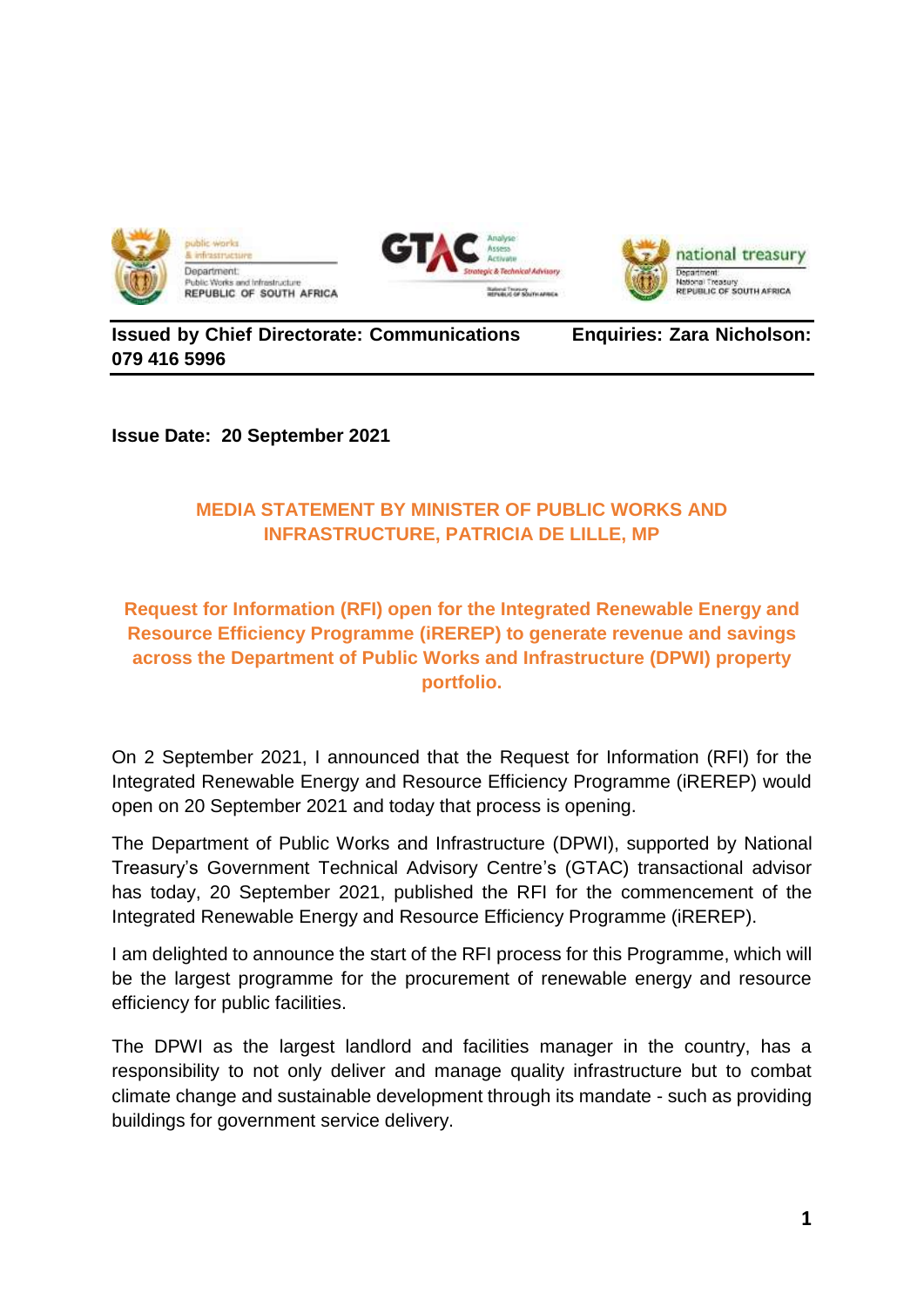With South Africa grappling with load shedding, water shortages and accelerated effects of climate change, all of which have far reaching consequences on society, our response as government to these challenges must be citizen-centric, focussing on the well-being of our people, protecting the environment, improving citizens' lives and addressing the injustices of our past.

The RFI for the iREREP, is aimed at testing the market for additional ideas and information which comprehensively looks at ways to deliver mutual value through strong partnerships across Government and the private sector.

Also known as the Photovoltaic (PV) and Water Savings on Government Buildings Programme, this project was gazetted as a Strategic Integrated Project (SIP) in July 2020 as part of a credible pipeline of projects in the Infrastructure Investment Plan which was approved by Cabinet in May 2020.

The DPWI property portfolio as the largest property portfolio in the country is responsible for the consumption of a significant amount of electricity and water and generation of a significant amount of waste. Recent studies places annual electricity and water consumption at an estimated 4021 Gigawatt hours 39 million kilolitres respectively, with over 822 kilotons of waste generated. This equates to an average annual expenditure on electricity and water of R2.4 billion and R1.8 billion respectively.

#### **What does the iREREP project aim to achieve?**

#### **Over the 30 years, the projected savings from the programme include:**

- Savings and revenue worth over R401bn by 2050, which can be reallocated to other government priorities;
- Over R253 billion direct contribution to the GDP;
- 3 800 new small businesses will be developed majority being black-owned;
- Skills development opportunities for more than 117 000 people;
- An estimated 146 000 jobs created;
- A reduction in energy use intensity of between 22% and 45%;
- A water use intensity reduction of between 30% and 55%;
- A reduction in waste and diversion of 50% of current waste from landfill sites, saving 12m tons;
- A reduction in  $CO<sub>2</sub>$  and other GHG emission by over 54.5 megatons

As we continue reignite our economy there is an even greater need to partner in the investment and implementation of South Africa's Infrastructure Investment Plan to facilitate social and economic development in an effective and purposeful way.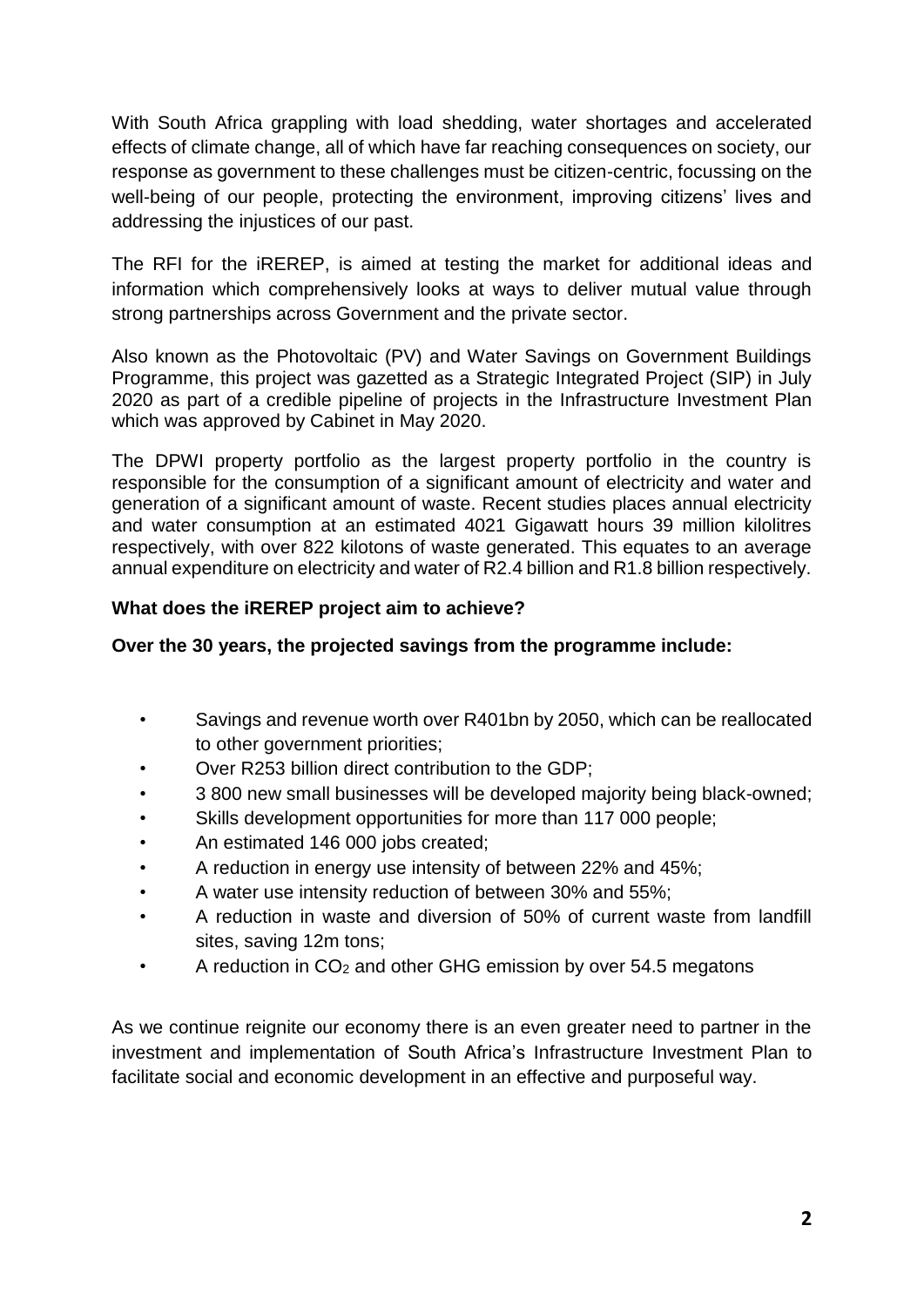In a media statement on 2 September 2021, I highlighted the high-level objectives of the programme and overall impact over the years. Today I want to delve into a bit more detail about what we aim to achieve with the RFI and what it means for both government and the business community.

Through this RFI process, the Department will be able to gain additional market insights that will drive the implementation of the Programme, as well as provide an understanding of the appetite and readiness of the market to participate in this Programme.

This unique opportunity will also enable the Department to obtain a high-level understanding of optimal technical solutions that are available in the market in relation to the Programme and the capacity of the private sector to deliver on such solutions.

# **RFI INFORMATION REQUESTED**

The information requested from the respondents will focus on four key areas: Legal, Finance, Economic Development and Technical.

To facilitate the preparation of the responses, the Department has created the following three (3) websites where interested parties may download the RFI (and related documents) and obtain information pertaining to the Programme.

- 1. [www.irerep.co.za](http://www.irerep.co.za/)
- 2. [https://www.etenders.gov.za](https://www.etenders.gov.za/)
- 3. [https://www.gtac.gov.za](https://www.gtac.gov.za/)

## **Legal**

From a legal perspective, the information requested includes the details of the Respondent and potential members of the Respondents and well as information which would inform the structuring of the Programme.

- Factors which would frustrate the ability of the Respondent to assume risk under the Programme;
- Factors which would restrict the Respondent's participation in the Programme;
- Factors which would restrict the Respondent's ability to raise funding for the Programme;
- Factors which would limit the creation of value for money;
- Comments on the structuring of the Programme.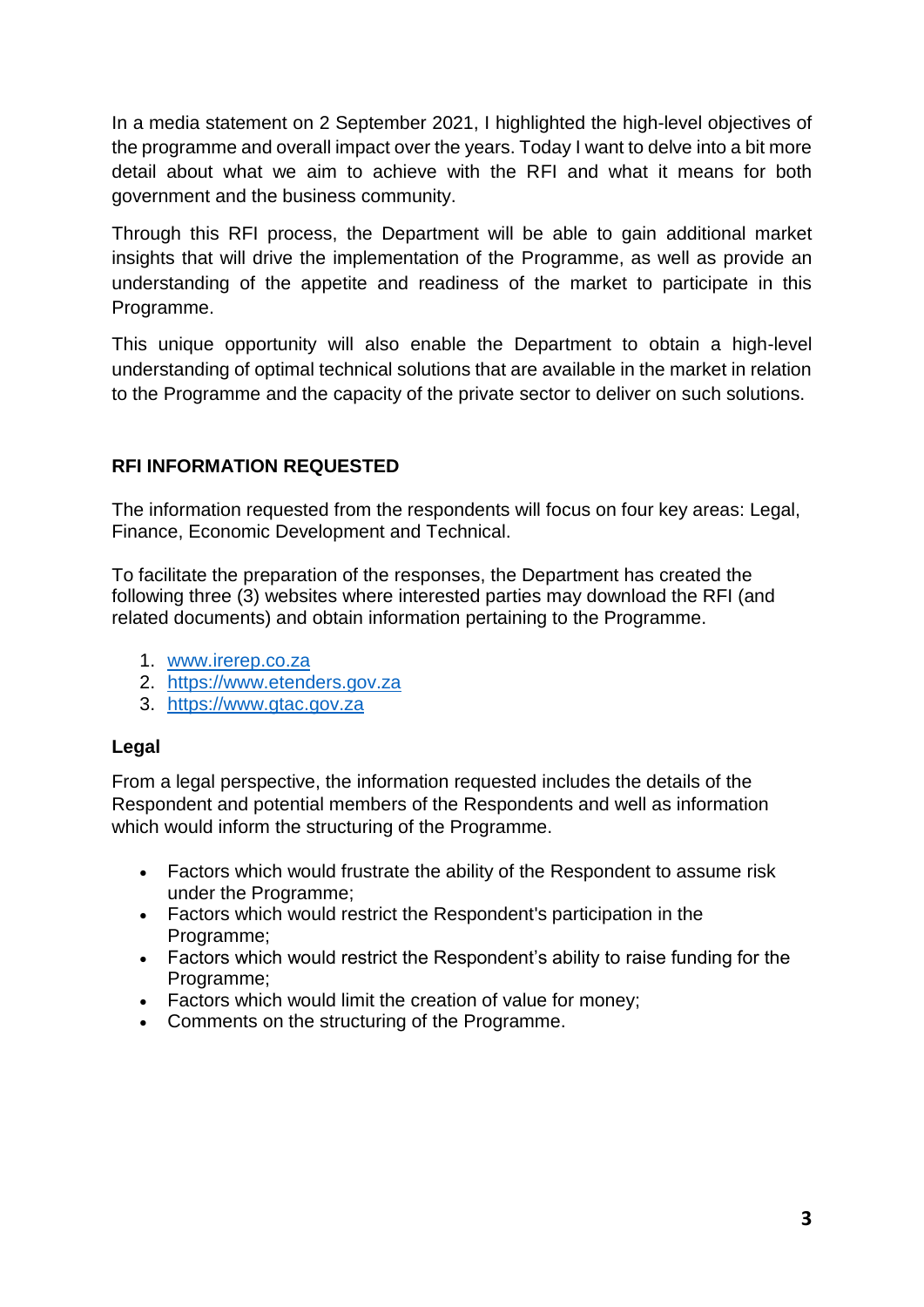## **Finance**

From a finance and financing perspective, the RFI seeks to enable the Department to understand the financing needs of parties who would be interested in participating in the Programme. The RFI is also intended to enable the Department receive inputs from interested parties, which inputs may be used to support the design of the Request for Proposals (RFP) requirements.

## **Economic Development**

The information requested includes an indication of their B-BBEE Status Level and the codes and/or B-BBEE measurement principles applicable to their organisation; Information on skills gaps that need to be addressed prior to and during the Programme and Skills Development solutions or strategies in the market; and Any information which would inform the structuring of the Economic Development requirements of the Programme.

Respondents who are local manufacturers are requested to indicate whether they manufacture or produce any of the components or equipment envisaged to be part of the Programme and their capacity to participate in the Programme.

#### **Technical**

From a technical perspective, the RFI seeks to understand the capabilities and experience of the respondents in regard to the built environment and implementation of projects in the areas of renewable energy, energy efficiency, water efficiency, waste management and smart building technologies. This information will be utilised to support the Department in designing the RFP.

#### **How the programme will be funded:**

The Programme has received National Treasury approval for Phase 1 and has been registered to be implemented in collaboration with the private sector on a full Design, Finance, Build, Operate, Transfer (DFBOT) basis with the private sector fully responsible for both the technical and financing aspects of implementing the Programme.

This approach seeks to fully leverage public and private sector partnership, spurring on South Africa's thriving private sector infrastructure investment sector, supported by an efficient and reliable public sector procurement framework that delivers world class procurement on budget.

To help support and spur on South Africa's private sector infrastructure investment sector, government is currently engaging with a number of local and international partners on various funding mechanisms that were identified as potentially catalytic during feasibility study and could potentially contribute to the rollout of this immensely important Programme.

The RFI will be open for 30 days. Post this, the RFI Evaluation is expected to be concluded by the 15<sup>th</sup> of November, feeding into the finalisation of the of the Request For Proposals (RFP) documents, the drafting of which has already commenced. The RFP for the Programme is expected to take place in January 2022.